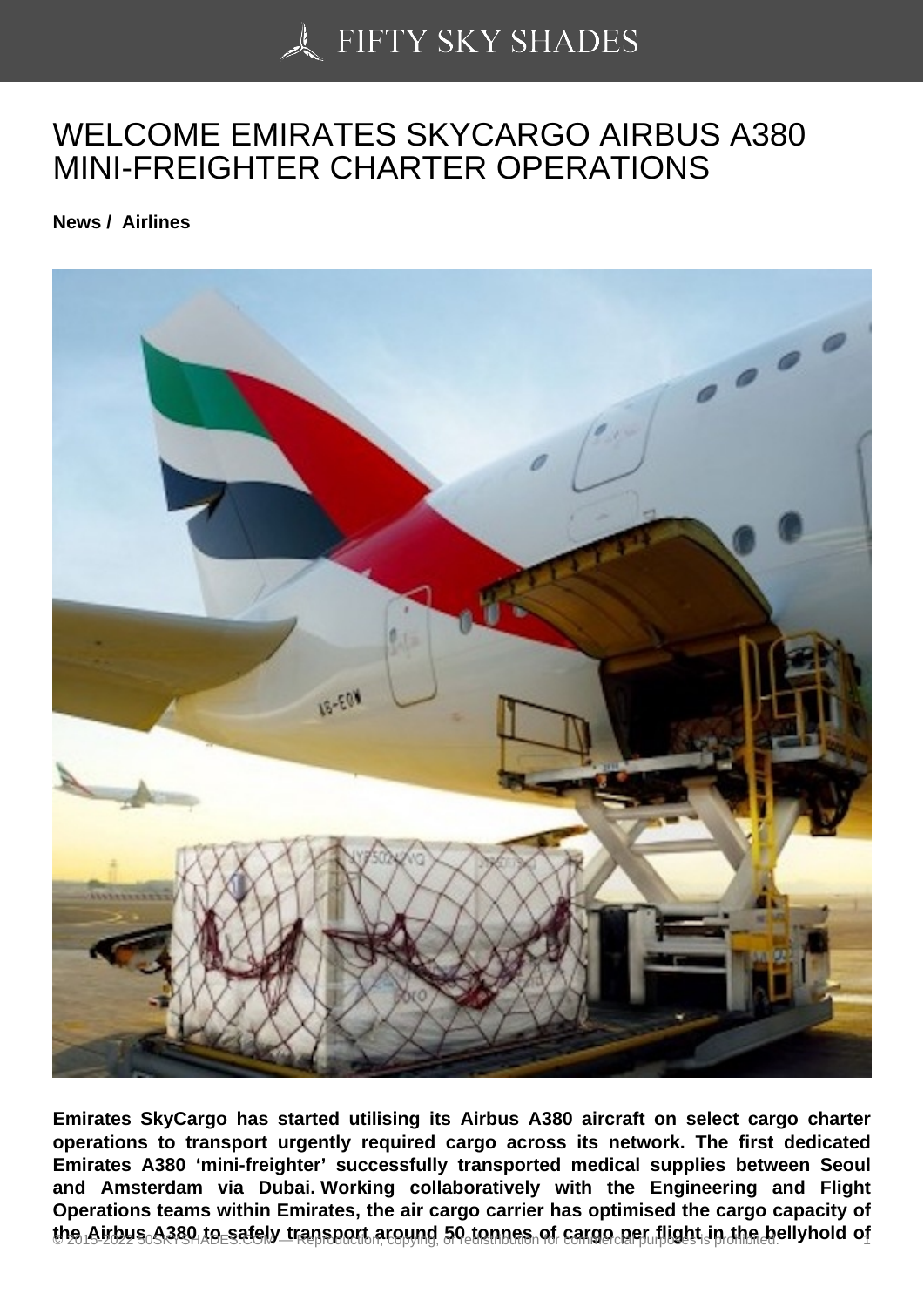**the aircraft.**

**Emirates SkyCargo has introduced dedicated cargo operations on the A380 aircraft in response to the surge in the demand for air cargo capacity required for the urgent transportation of critical goods, including medical supplies for combatting COVID-19 in regions experiencing a second wave of the pandemic. Emirates SkyCargo is working on further optimising the capacity of its Airbus A380 aircraft through measures such as seat loading of cargo and has planned more dedicated cargo flights on aircraft for the month of November.**

A leading player in the global air cargo industry with a destination network spread across six continents, Emirates SkyCargo has continued to introduce innovative cargo solutions in line with rapidly evolving market conditions since the start of the COVID-19 pandemic. The freight division of Emirates offers a variety of options for cargo capacity and connectivity to best match its customers' requirements. Emirates SkyCargo operates dedicated cargo flights on its Boeing 777-F and its Boeing 777-300ER aircraft including 14 modified Boeing 777-300ER passenger aircraft with seats removed from Economy Class for additional cargo volume.

Through its responsiveness and agility, the air cargo carrier has been able to maintain the flow of essential goods and trade across international markets during the pandemic, often providing a much required helpline to communities around the world.

Taking a lead in the supply chain for the global distribution of a COVID-19 vaccine, Emirates SkyCargo announced recently that it set up the world's largest EU GDP compliant airside hub in Dubai dedicated for the COVID-19 vaccine. In addition to world-class fit for purpose infrastructure for the storage of the vaccine, the facility would also be able to offer value added services such as repackaging, re-icing and redistribution of the vaccine. The air cargo carrier has also set up a rapid response team to coordinate requests for the movement of the vaccine.

Emirates SkyCargo currently offers cargo capacity on scheduled flights to 135 destinations across the world.